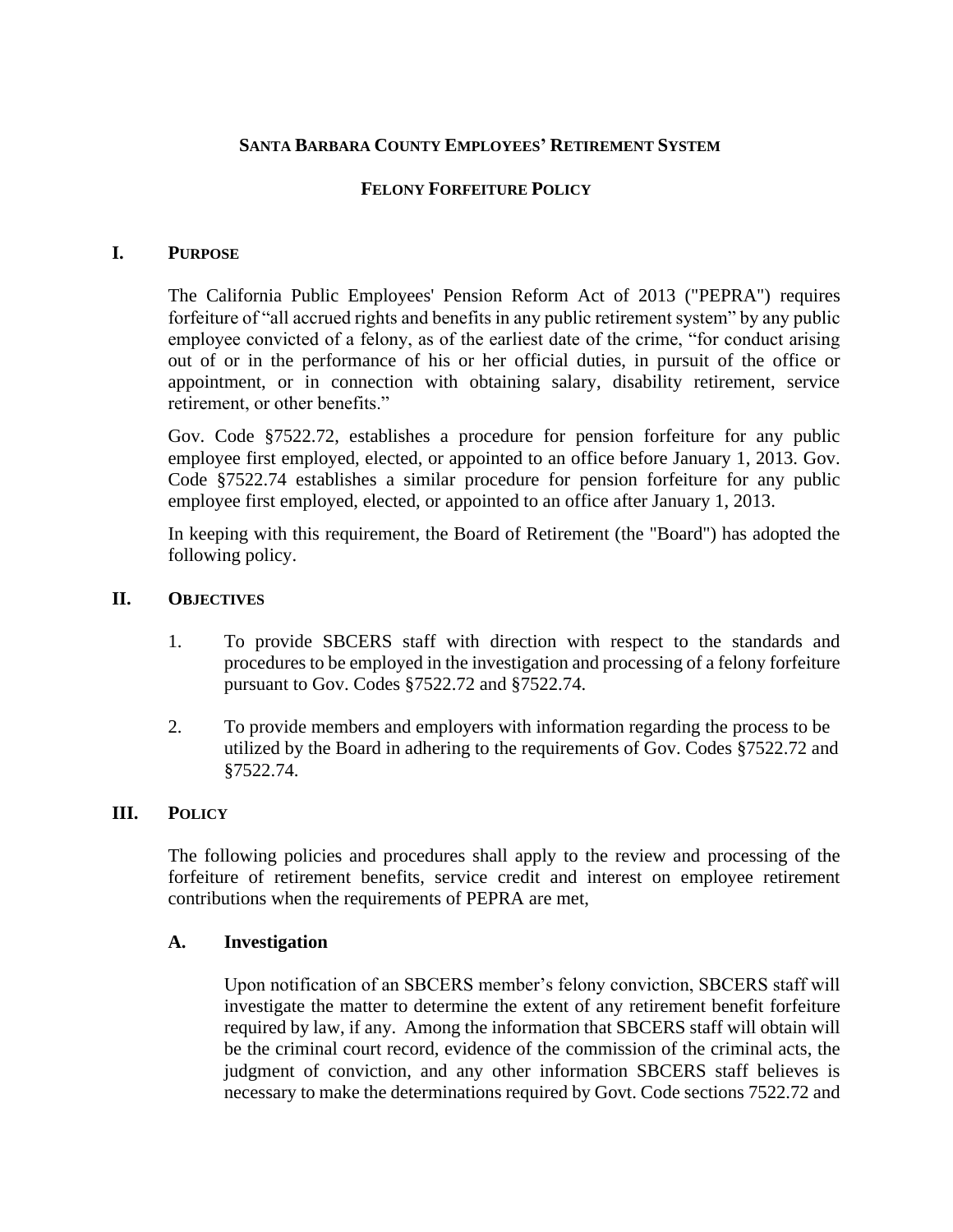7522.74. SBCERS may exercise its subpoena power (*see* Govt. Code sec. 31535) for this purpose.

# **B. Determination**

At the conclusion of staff's investigation, it shall be determined whether there is good cause to conclude that the felony arose out of, or in the performance of the member's official duties, in pursuit of the office or appointment, in connection with obtaining salary, disability retirement, service retirement, or other benefits, or was committed within the scope of the member's official duties against or involving a child who he or she has contact with as part of his or her official duties. If this determination is made, staff shall:

- 1. Make a finding as to the earliest date of the commission of the felony.
- 2. Compute the amount of service credit, contributions and interest earned and/or benefits paid from the date of first commission of the subject felony to the date of forfeiture. Staff will follow the legal requirements of the statutes to determine the benefits forfeited.

# **C. Written Notice to Member**

Following the investigation and a determination that felony forfeiture provisions apply, SBCERS staff will inform the member of its determination in writing to be provided by certified mail at least 45 calendar days prior to the date the forfeiture will be processed. The notice will include:

- 1. The felony forfeiture statute that applies to the member's benefits.
- 2. The supporting documentation used in making the determination to apply the felony forfeiture statute.
- 3. The amount of service credit, contributions, interest and/or benefits forfeited and how the amounts were calculated.
- 4. The amount of contributions due back to the member (not including interest).
- 5. The amount of any overpayments made to the member as a result of the payment of forfeited benefits.
- 6. The amount due, if any, from the member or the member's estate after reconciling the amount of contributions due back to the member and any overpayments made to the member.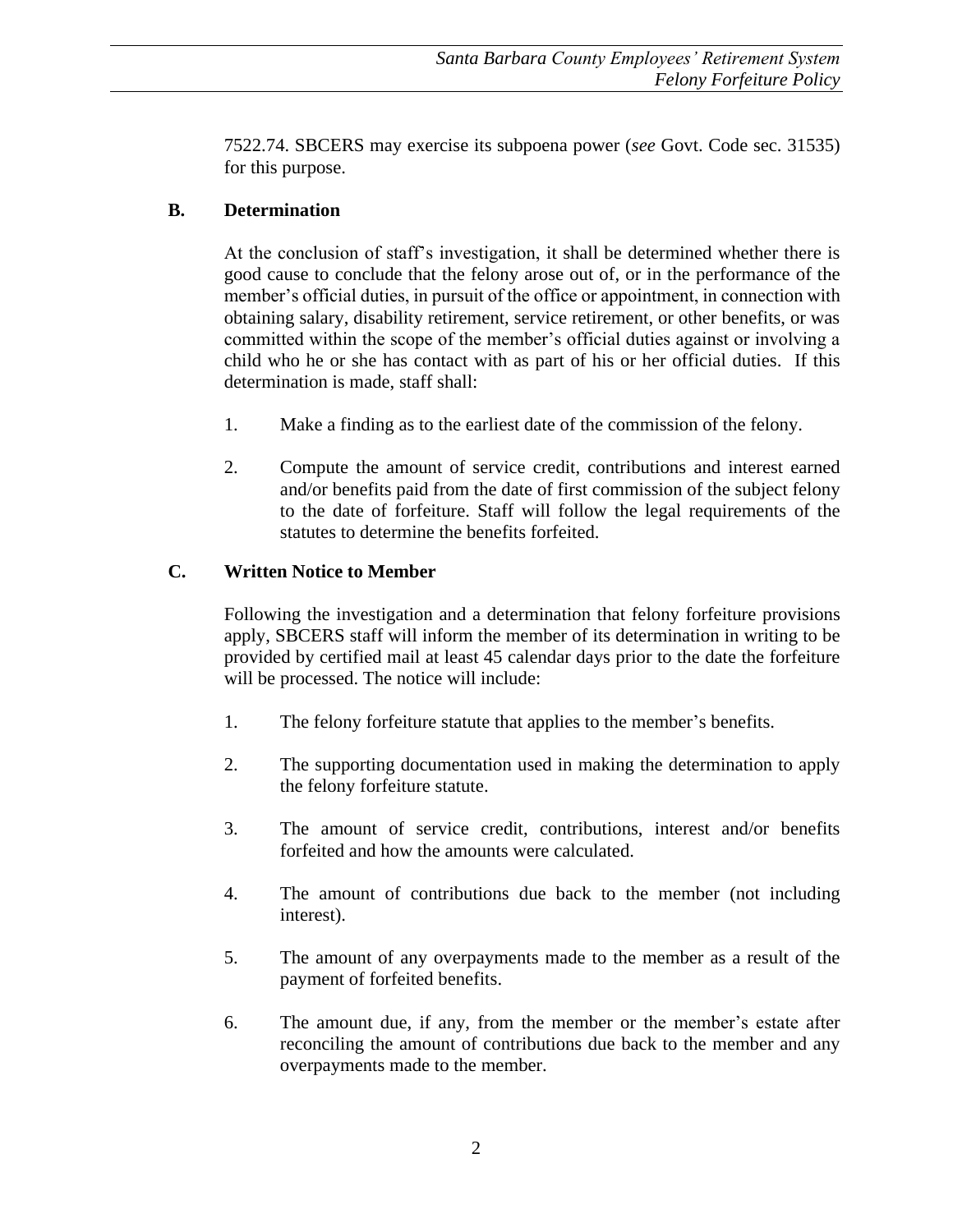- 7. The manner in which any amounts due from the member are to be paid to SBCERS, e.g., by lump sum payment, installment payment, benefit deduction, any combination thereof, or in any other manner satisfactory to SBCERS.
- 8. The date the forfeiture will be processed (Effective Date).
- 9. An Electronic Funds Transfer payment form for completion and remittance to SBCERS.
- 10. Language advising the member on how to request Board consideration of staff's determination.

# **D. Request for Board of Retirement Consideration**

The member shall have the right to contest staff's determination and request that the matter be heard and determined by the Board subject to the following:

- 1. The member must make the request in writing to SBCERS at least fourteen (14) calendar days before the Effective Date set forth in the Notice.
- 2. Upon receipt of the written request, the matter will be placed on the Board's next regular open meeting agenda that is at least 45 days after the member's request is received by SBCERS.

## **E. Board of Retirement Consideration**

The member and SBCERS staff may submit to the Board written evidence, sworn testimony and other arguments relevant to the matter under consideration subject to the following:

- 1. The member and SBCERS staff may present written evidence, sworn testimony and argument and may be represented by counsel. All written submissions shall be delivered to SBCERS and the other party at least fourteen (14) days before the date of the Board meeting.
- 2. Once the Board has considered the matter, it shall take action which may include the following:
	- a. Adopt the administrative recommendation detailed in the Notification to Member, in its entirety or in part, with or without providing the member or the employee the option of requesting an evidentiary hearing; or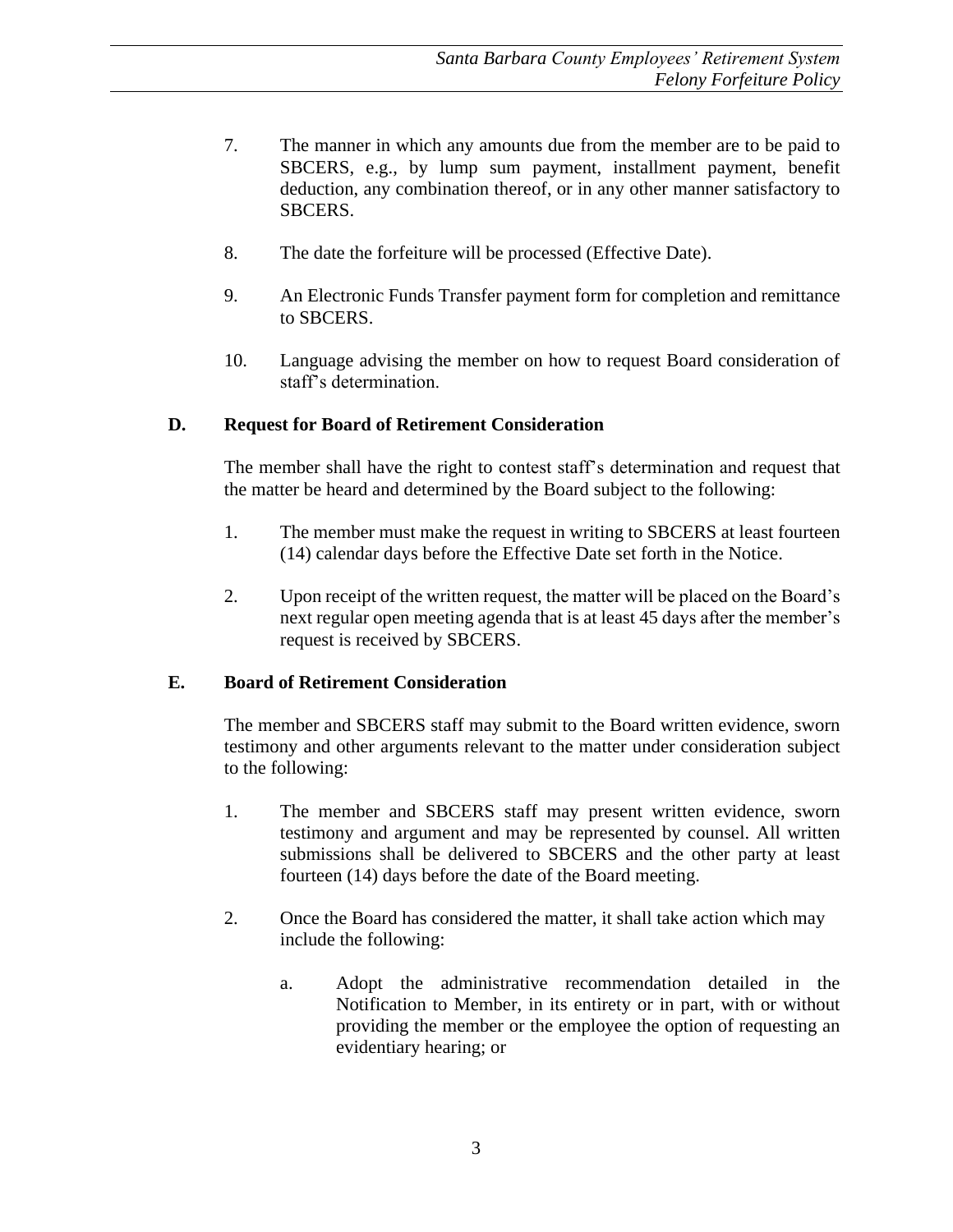- b. Reject the administrative recommendation and provide direction to staff regarding the determination of the felony forfeiture; or
- c. Refer the matter back to staff for further investigation and recommendation; or
- d. Refer the matter to hearing pursuant to the procedures specified in Section E.

### **F. Evidentiary Hearing**

If the Board accepts staff's recommendation of the determination of the felony forfeiture, and where the Board finds that such determination involves a genuine dispute as to an issue of material fact, the member shall be given written notice that he or she may request an evidentiary hearing before a referee to be appointed by SBCERS pursuant to Government Code Section 31533. A written request for hearing must be submitted by the member within 21 days after mailing of the notice.

When a matter is referred to hearing by the Board, or where a hearing is requested by the member, a referee shall be selected to hear the matter pursuant to the Board's Guidelines for Retention and Assignment of Referees applicable to disability retirement hearings and the hearing shall be conducted pursuant to the Disability Retirement Procedures, Section 522.

#### **G. Final Board Action**

Following submittal of a referee's written report, the Board shall hear and make a final decision regarding the matter consistent with the procedures set forth in Government Code Section 31534 and the Board's Disability Retirement Procedures, Sections 513 and 514 at its next regularly scheduled meeting.

Where a hearing is not conducted, the Board shall consider and adopt findings of fact, conclusions of law and a decision at the next regularly scheduled meeting following its initial action pursuant to Section E.2, which in such cases shall constitute the Board's final decision.

SBCERS will provide the member and the employer written notice of the Board's final decision within 5 days of the hearing adopting it. This notice will inform the member of their right to seek judicial review.

If the Board's final decision finds that the recommended forfeiture is not warranted, or requires modification, the Board will direct SBCERS staff to terminate action to implement the felony forfeiture or recalculate the felony forfeiture as directed by the Board.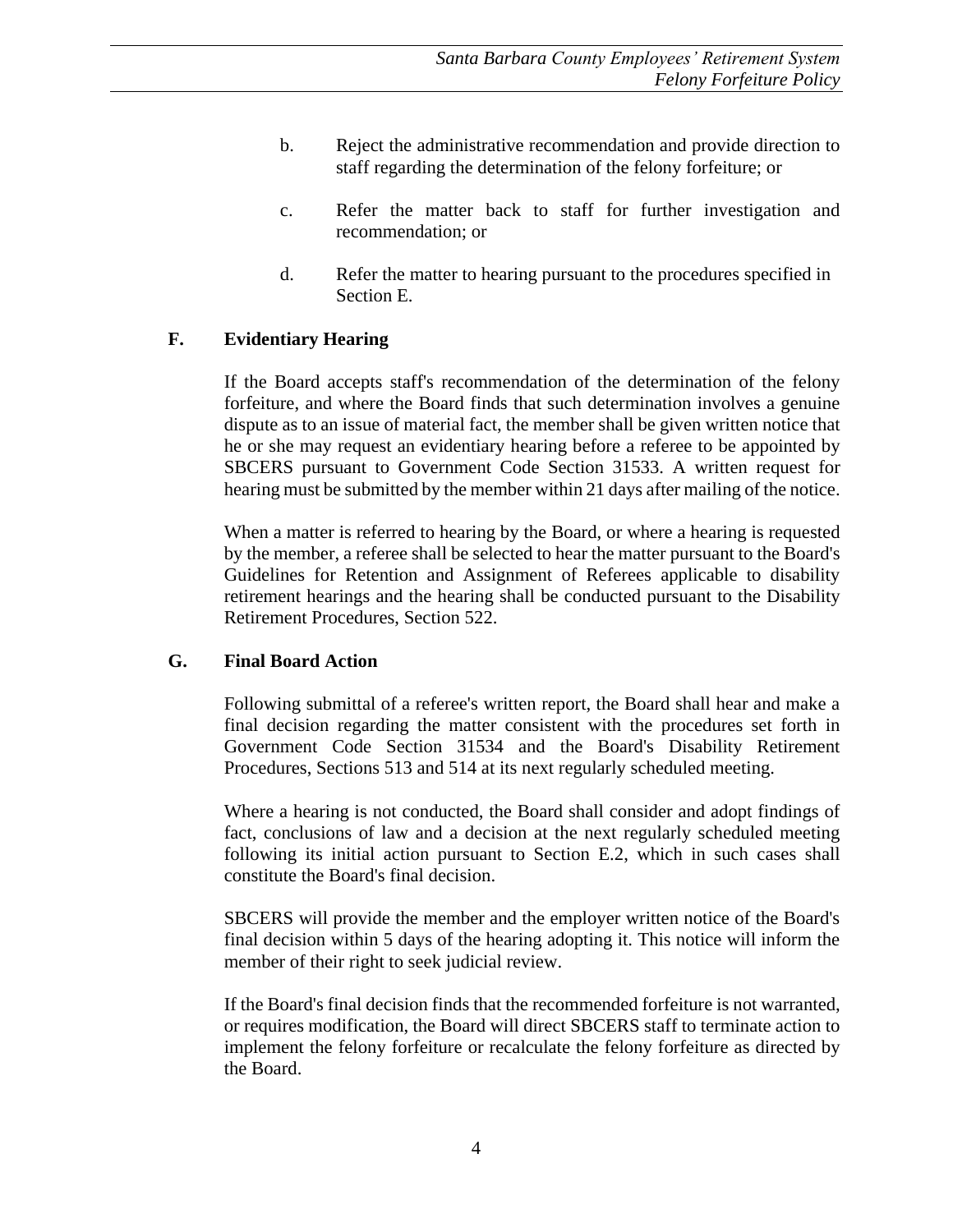Pending a final determination of forfeiture, SBCERS will not implement any changes, seek to recover any overpayments, refund any contributions, or adjust any future monthly benefits of the member.

# **H. Implementation of Forfeiture**

Once a final determination has been made that a felony forfeiture shall become effective, Staff shall implement the forfeiture in accordance with statutory requirements including, where applicable:

- 1. Cancellation of service credit and accrued interest,
- 2. Return of member contributions without interest,
- 3. Collection of any overpayments made to the member as a result of the payment of forfeited benefits. In the exercise of its discretion, SBCERS may recover amounts due from the member or the member's estate by lump sum payment, installment payment, benefit deduction, any combination thereof, or in any other manner satisfactory to SBCERS.

# **I. Notice to Agencies**

SBCERS is required to notify the court and district attorney at least three business days prior to refund of the money to the member.

## **J. Benefits not forfeited**

Rights and benefits attributable to service performed before the date of the first commission of the felony for which the member was convicted shall not be forfeited. However, such benefits may be subject to deduction where collection from the member of forfeited benefits is required.

## **K. Reversal of Conviction**

If a member's conviction is reversed and that decision is final, the employee may either recover the forfeited rights and benefits as adjusted for the contributions received or redeposit those contributions and interest that would have accrued during the forfeiture period and then recover the full amount of the forfeited rights and benefits.

## **L. Returning to an SBCERS Plan Sponsor:**

After forfeiture of benefits, a member is not permitted to accrue further benefits with SBCERS.

## **IV. PROCESS REVIEW**